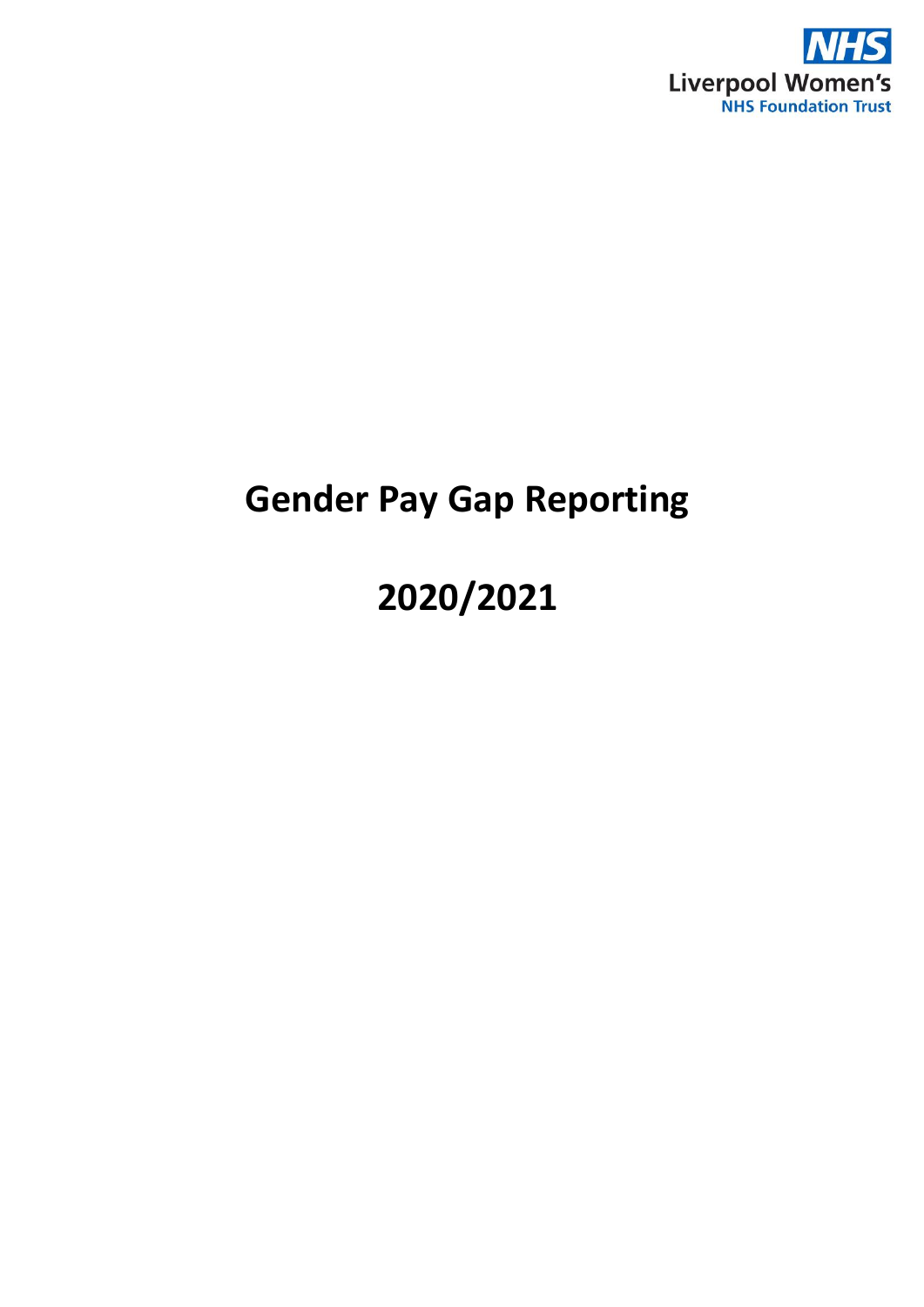[Gender pay gap reporting regulations](https://www.gov.uk/government/news/gender-pay-gap-reporting) require UK employers with 250+ employees to disclose their gender pay gap. The gender pay gap gives a snapshot of the gender balance within an organisation. It measures the difference between the average earnings of all male and female employees, irrespective of their role or seniority.

How is this different from the requirement for equal pay?

### **The disparity of pay**

The gender pay gap is often confused with equal pay. However, whilst both deal with the disparity of pay that women receive in the workplace compared to men, they tackle two different issues:

- 1. Equal pay means that men and women must be paid the same for carrying out work of equal value for the same employer, as set out in the Equality Act 2010.
- 2. The gender pay gap gives a snapshot of the gender balance within a hierarchy. It measures the difference between the average earnings of all men and women across an organisation or the labour market, irrespective of their role. It is expressed as a percentage of men's average earnings.

Any practitioner embarking on completing the gender pay gap analysis for an organisation must understand this basic premise.

### **In Britain today, there is an overall gender pay gap of 17.3%.**

The World Economic Forum has predicted that it could take **118 years** to close the gap.

Our Prime Minister, Theresa May, said she wanted to see this close within a generation, by 2040.

### **Why is there a need for further pay reporting?**

Today, equal pay is widely understood as a basic requirement for all employers. But a simple equal pay audit that compares the pay of people doing the same work doesn't tell the full story of gender equality in employment.

For a responsible business that takes diversity and inclusion seriously, the gender pay gap reveals something far more interesting about our progress on female economic empowerment. There is a pernicious problem of gender imbalance in work in UK society.

It is possible to have an organisation with no equal pay issues and a huge gender pay gap... or an organisation with no gender pay gap and big equal pay issues.

### **The Gender Pay Gap Indicators**

The legislation requires an employer to publish six calculations:

- Average gender pay gap as a mean average
- Average gender pay gap as a median average
- Average bonus gender pay gap as a mean average
- Average bonus gender pay gap as a median average
- Proportion of males receiving a bonus payment and potation of females receiving a bonus payment
- Proportion or males and females divided into four groups ordered from lowest to highest pay

Bonus pay elements are awarded as a result of recognition of excellent practice over and above contractual requirements.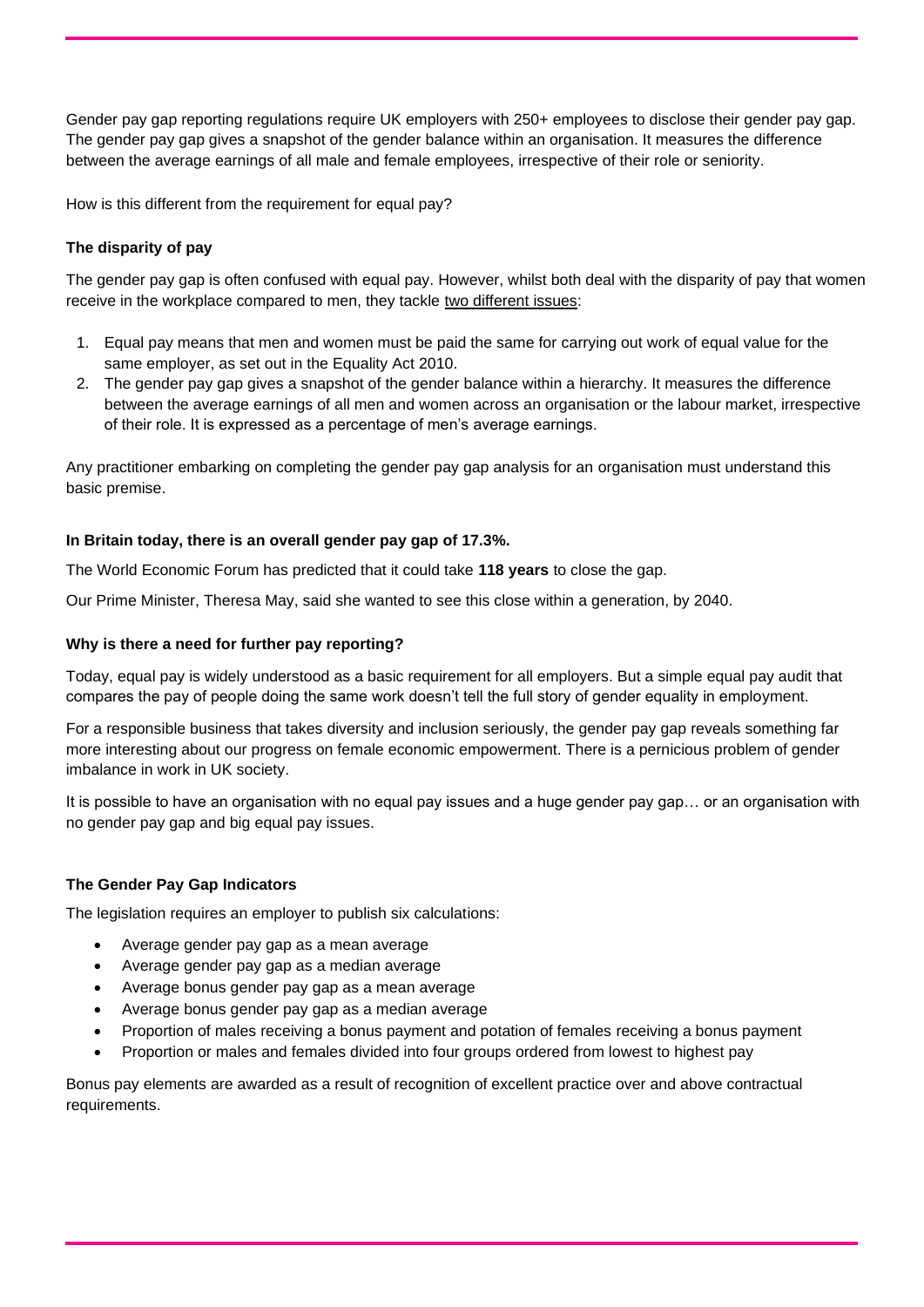

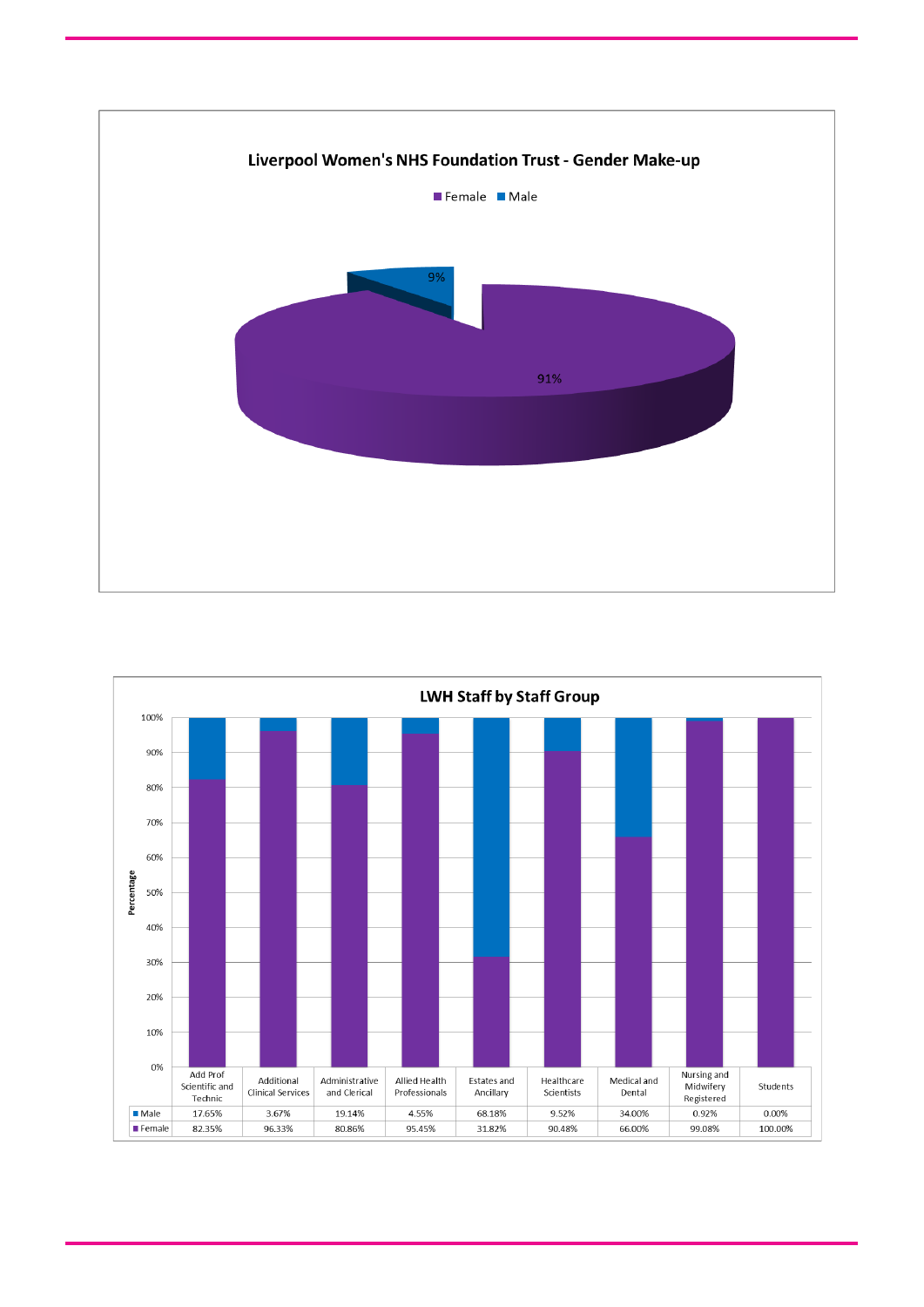**Key Points:**

- Liverpool Women's NHS Foundation Trust is currently made up of 91% Women and 9% Men
- Due to the services provided (Obstetrics and Gynecology) the organisation is made up mainly of women
- The trust has 686 Nursing and Midwifery Registered staff of which 47% are Midwives

### **Average Hourly Rates**

| Gender      | <b>Avg. Hourly Rate</b> | <b>Median Hourly Rate</b> |
|-------------|-------------------------|---------------------------|
| <b>Male</b> | £23.85                  | £19.09                    |
| Female      | £18.48                  | £17.35                    |
| Difference  | £5.37                   | £1.74                     |

Average Hourly Rate of Gender Pay as a Mean Average

# 22.51% Mean Gender Pay Gap

Average Hourly Rate of Gender Pay as a Median Average

# 9.11 % Median Gender Pay

### **Key Points:**

- The average hourly rate is calculated for each employee based on 'ordinary pay' which includes basic pay, allowances and shift premium pay.
- The average median rate is calculated by selecting the average hourly rate at the mid-point for each gender group.
- The percentage variance for the average hourly rate of pay is 22.51%. This calculation is based on the average hourly rate of female staff compared to male staff; because the average is calculated over different numbers of staff (there are 8 times more female staff), some variance is to be expected.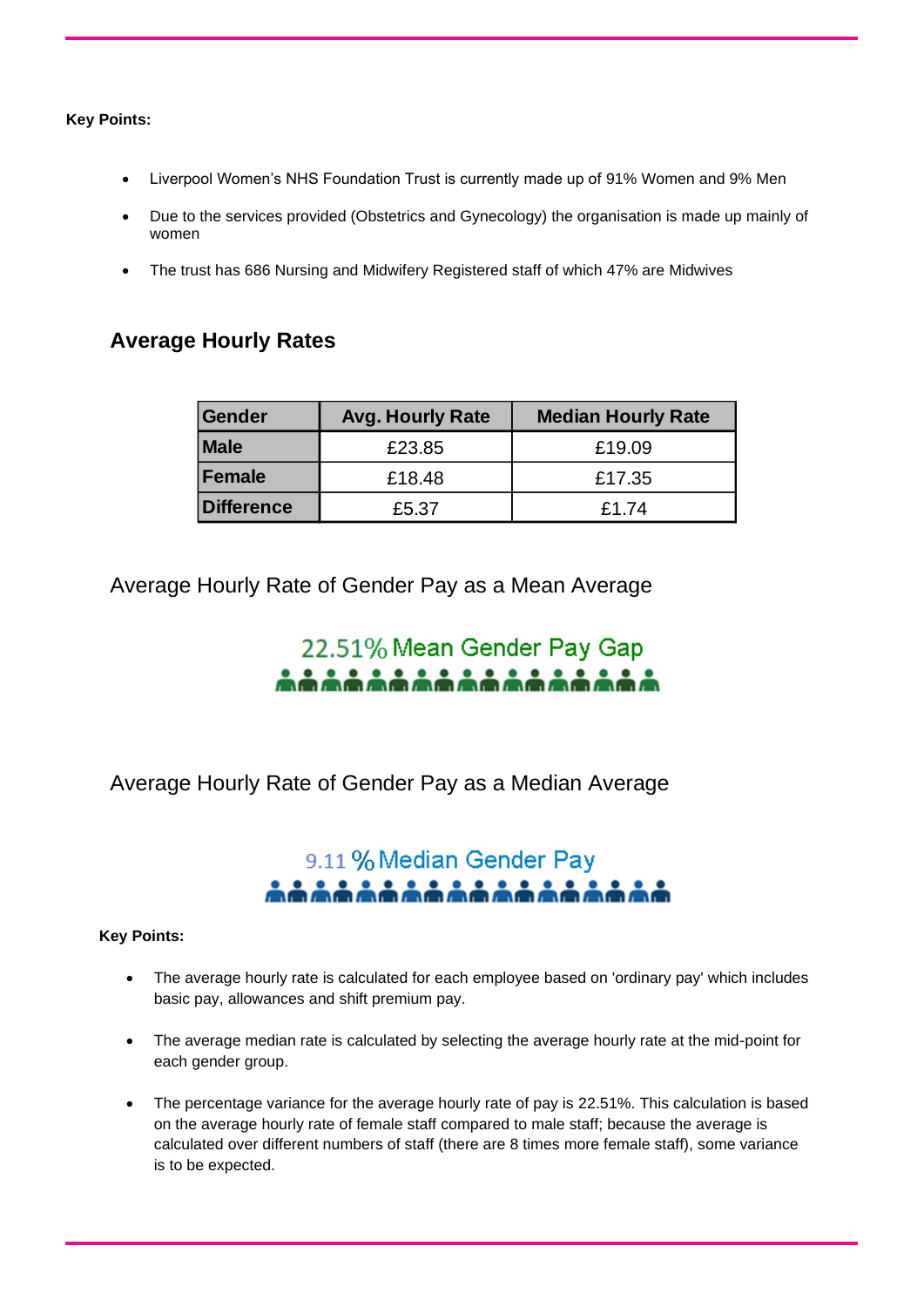• The percentage variance for the median hourly rate of pay is 9.11%. This calculation is based on the average hourly rate at the mid-point for each gender group. When looking at the variance some consideration will need to be given to the variety of roles within the organisation.

## **Average Bonus Rates**

| Gender            | Avg. Bonus Pay | <b>Median Bonus Pay</b> |
|-------------------|----------------|-------------------------|
| <b>Male</b>       | £10,924.34     | £8,803.12               |
| Female            | £10,014.23     | £6,032.04               |
| <b>Difference</b> | £910.11        | £2,771.08               |

Average bonus gender pay gap as a mean average



Average bonus gender pay gap as a median average

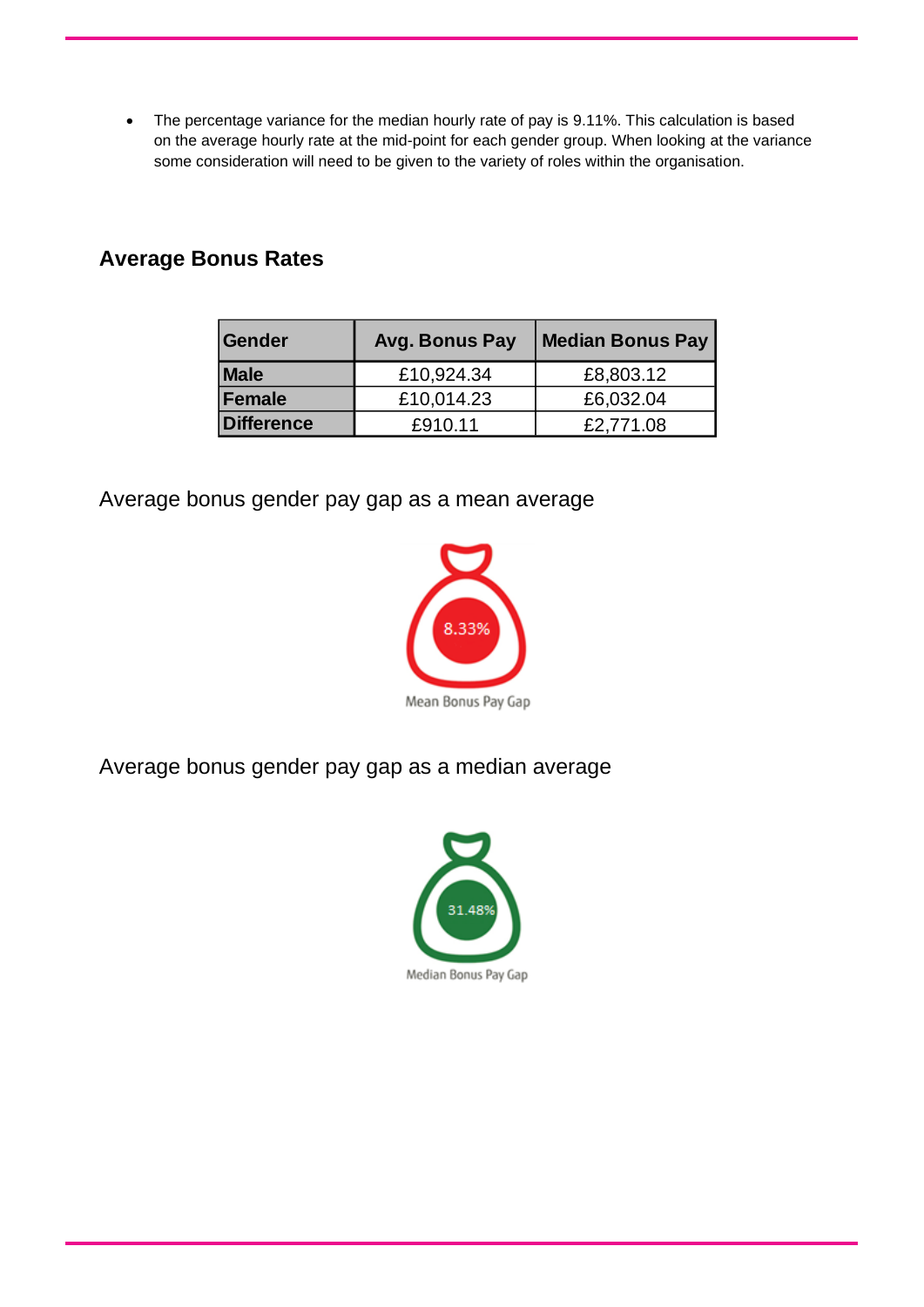### Proportion of males & females receiving a bonus payment



### **Key Points:**

- This calculation expresses the number of staff receiving bonus pay as a percentage of the total number of staff in each gender group.
- As with the median hourly rate of pay, this is based on the mid-point of all staff receiving bonus pay.
- Bonus pay elements are awarded as a result of recognition of excellent practice over and above contractual requirements and have no gender bias.
- As an NHS organisation the only pay elements we have that fall under the bonus pay criteria are clinical excellence awards (consultants) which are only applicable to certain groups of medical staff which applies to 1.75% of all staff employed